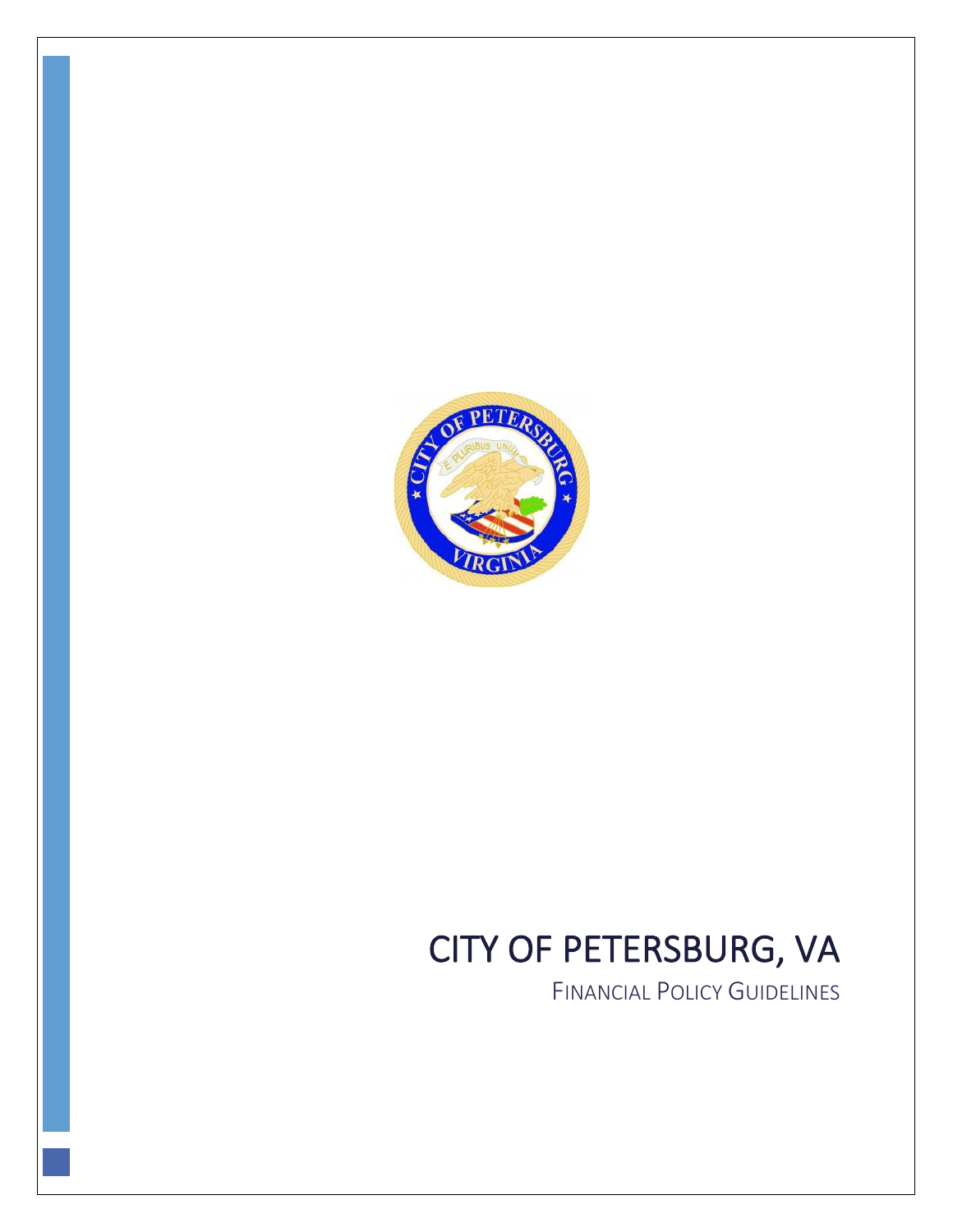# **Contents**

| 1. Financial Policy Objectives  |    |
|---------------------------------|----|
| 2. Budget Development Policies  |    |
| 3. Capital Improvement Policies | 4  |
| 4. Debt Policies                | Ь. |
| 5. Reserve Policies             |    |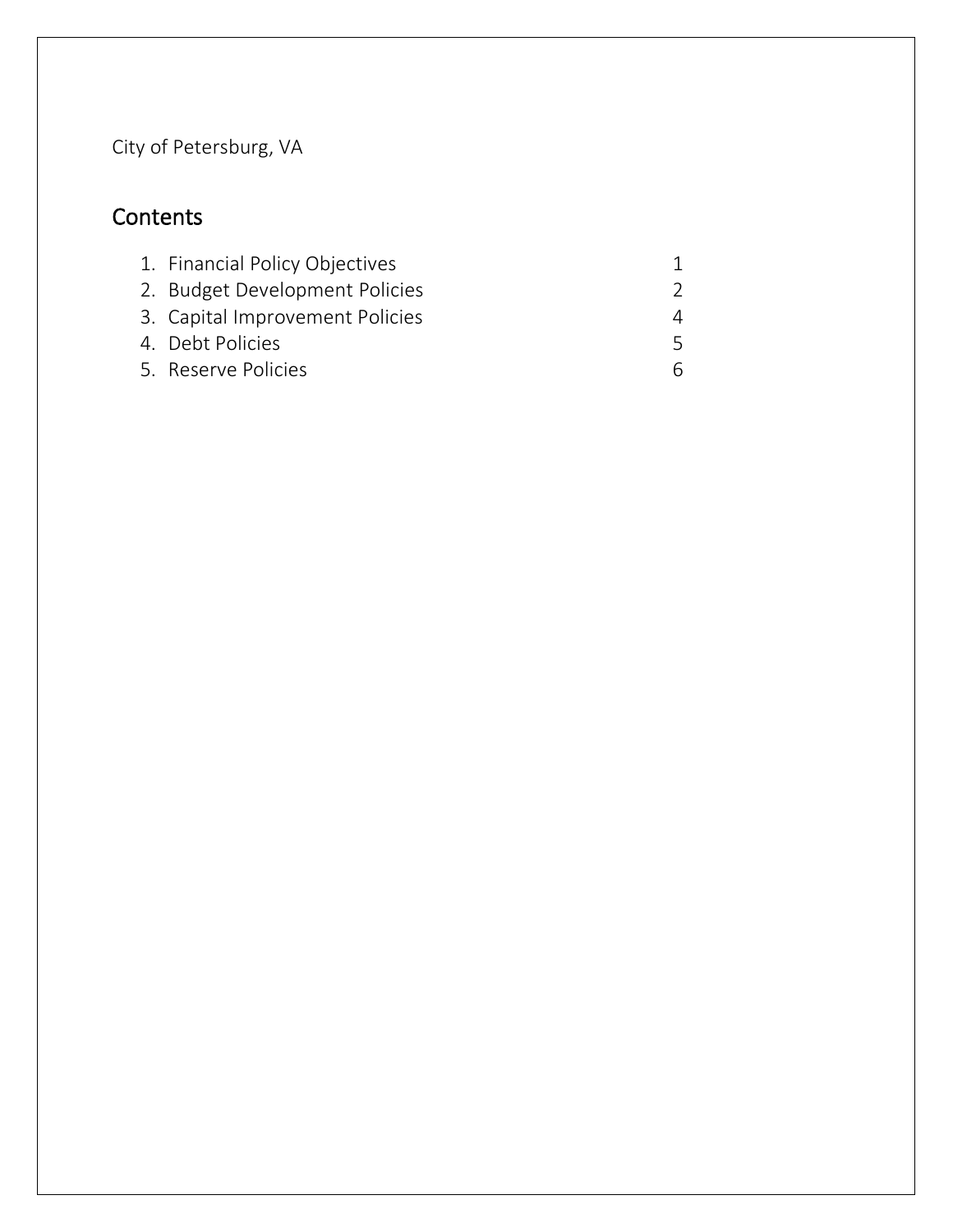

# 1. FINANCIAL POLICY OBJECTIVES

This financial policy is a statement of the guidelines and goals that will influence and guide the management practice of City of Petersburg, Virginia. Financial Policy Guidelines that are adopted, adhered to, and regularly reviewed are recognized as the cornerstone of sound financial management. Effective financial policy guidelines:

- Contribute significantly to the City's ability to insulate itself from fiscal crisis.
- Enhance short-term and long-term financial credit of the City by helping to achieve the highest credit and bond ratings possible.
- Promote long-term financial stability by establishing clear and consistent guidelines.
- Direct attention to the total financial picture of the City rather than single issue areas.
- Promote the view of linking long-run financial planning with day to day operations.
- Provide the City Council and the citizens with a framework for measuring the fiscal impact of government services against established fiscal parameters and guidelines.
- Ensure that the organization has sufficient resources to perform mandated responsibilities.

While adherence to this policy is expected, the City understands that changes in the capital markets, City programs, or other unforeseen circumstances may from time to time produce situations that are not covered by this policy and will require modifications or exceptions to achieve the policy goals. In these cases, the City's management may act, provided specific authorization from the City Council is obtained. These Financial Policy Guidelines shall be reviewed at least every two years by the Fiscal Management Team, who shall in turn report their findings to the City Manager and City Council.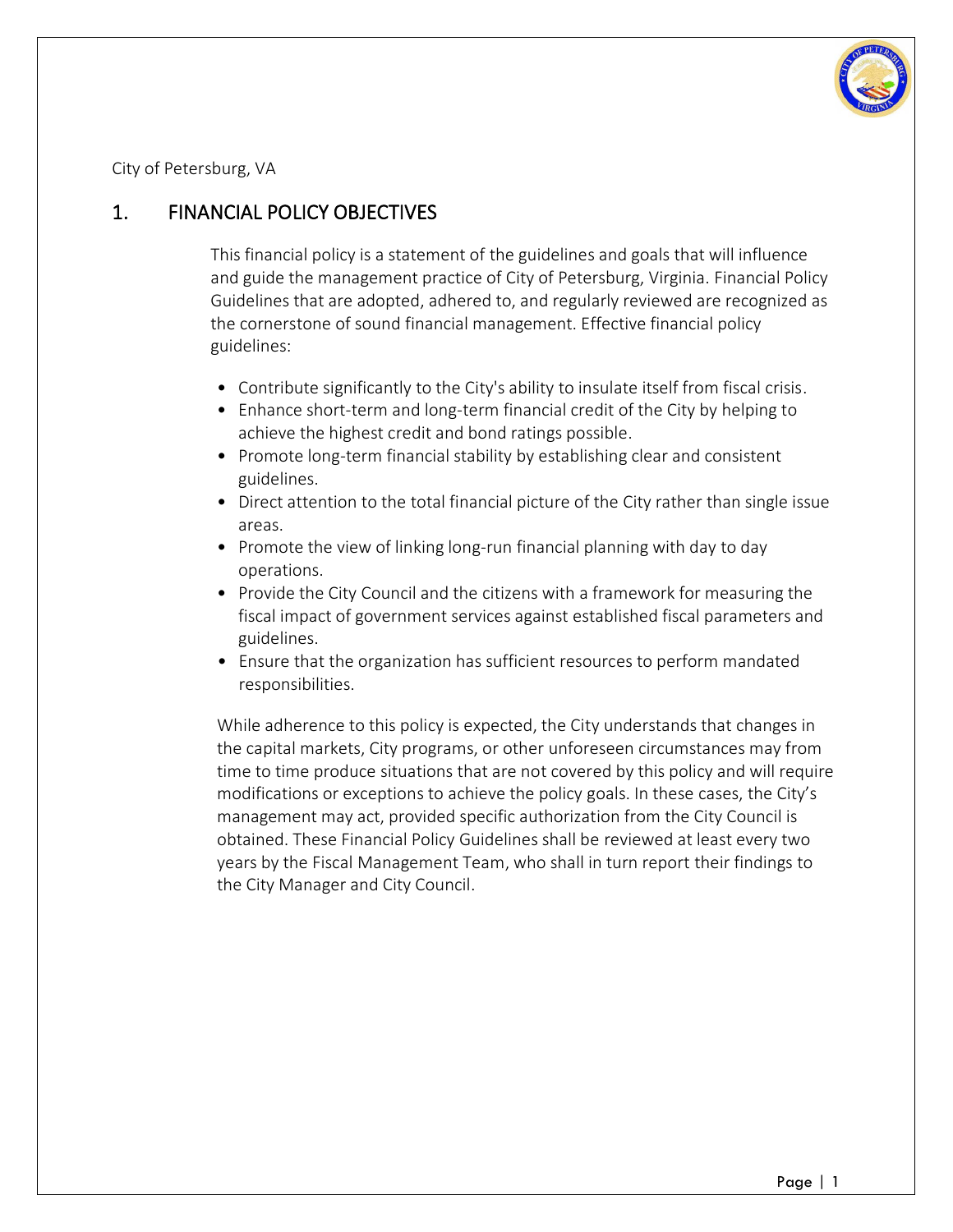

# 2. BUDGET DEVELOPMENT POLICIES

#### **Principles**

- The budget development process will be a collaborative process to include residents, City Council, and staff.
- The City will strive to maintain diversified and stable revenue streams to protect the government from problematic fluctuations in any single revenue source and provide stability to ongoing services.
- The City will avoid dedicating revenue to a specific project or program because of the constraint this may place on flexibility in resource allocation except in instances where programs are expected to be self-sufficient or where revenue is dedicated to a program for statutory or policy reasons.
- The budget process will be coordinated in a way that major policy issues are identified for City Council several months prior to consideration of budget approval. This will allow adequate time for appropriate decisions and analysis of financial impacts.

#### Policies

- City Council shall adopt a balanced budget in accordance with all legal requirements.
- All operating budget appropriations shall lapse at the end of the fiscal year to the extent that they are not expended or encumbered.
- The budget shall be adopted by the favorable vote of a majority of members of City Council.
- The Vision and priorities established by City Council as well as the Strategic Plan will serve as the framework for the budget proposed by the City Manager.
- Current revenues will fund current expenditures. One-time or other special revenues will not be used to finance continuing City operations but instead will be used for funding special projects.
- The City will pursue an aggressive policy seeking the collection of delinquent real estate, utility, licenses, permits and other taxes and fees due to the City via the utilization of third-party collection agencies.
- The City will prepare and annually update a long range (5 year) financial forecast model utilizing trend indicators and projections of annual operating revenue, expenditures, capital improvements with related debt service and operating costs, and fund balance levels.
- Expenditure and revenue projections will be developed monthly and reviewed with Departmental Directors, the City Manager, and City Council. The City Manager, through the Budget Department, will exercise appropriate fiscal management as necessary to live within the limits of the adopted budget.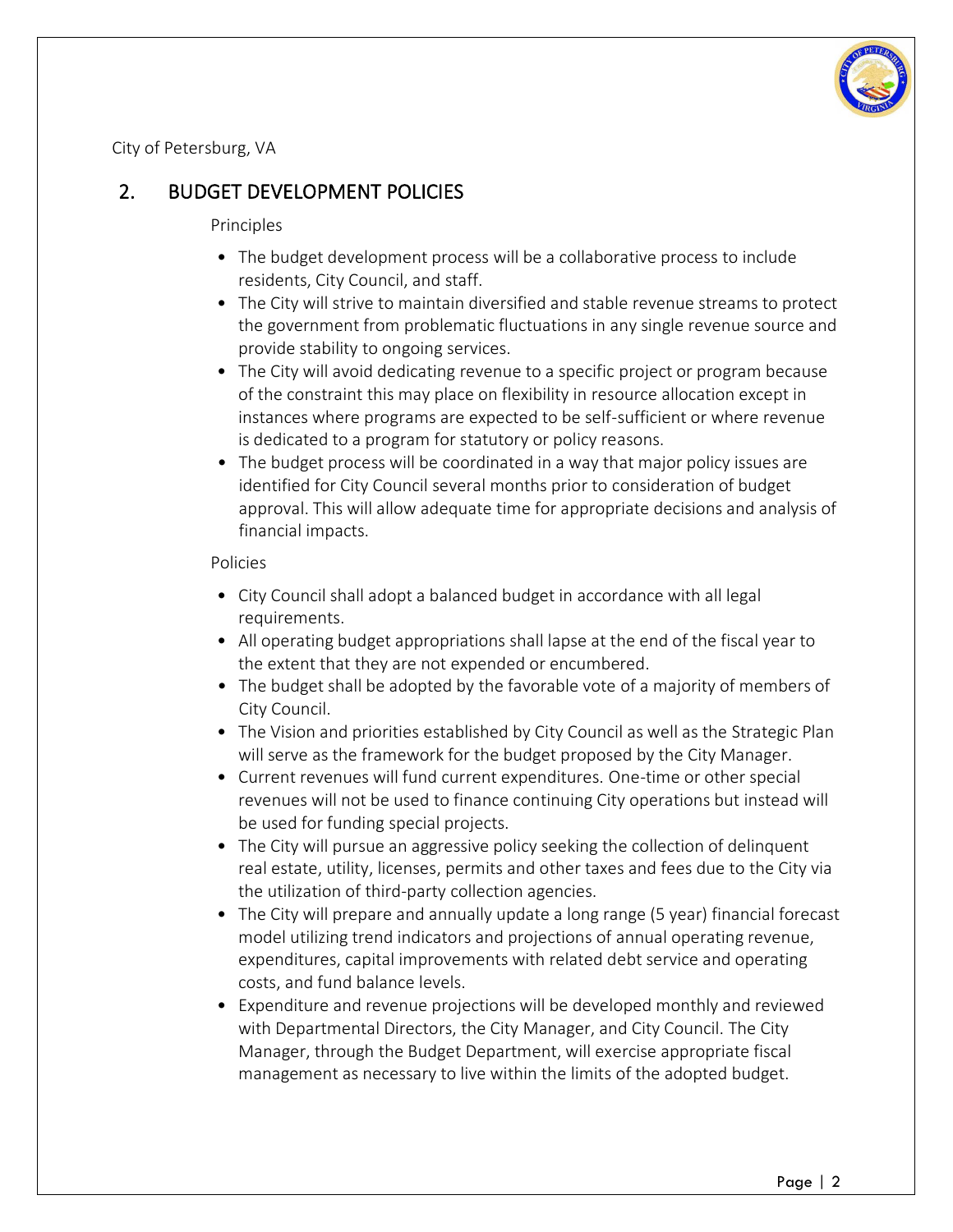

#### Process

- The City Manager must annually prepare and present a Proposed Budget for City Council review no later than April  $1<sup>st</sup>$ . The Proposed Budget shall serve as a financial plan for the upcoming fiscal year and shall contain the following information.
	- 1. A budget message that outlines the proposed revenue and expenditures for the upcoming fiscal year together with an explanation of any major changes from the previous fiscal year. The budget message should also include any proposals for major changes in financial policy.
	- 2. Charts indicating the major revenues and expenditures in each major fund (General, Utilities, Grants, CDBG, Streets, Stormwater, Golf, Transit) as well as changes in fund balance for all funds.
	- 3. Summaries of proposed expenditures for all funds proposed to be expended in a fiscal year.
	- 4. A schedule of estimated requirements for the principal and interest of each bond issue.
	- 5. A three-year history of revenues and expenditures to include the prior year actual, current year adopted, revised, and proposed budgets for each major fund.
- The City Council shall hold a public hearing on the budget submitted by the City Manager for interested citizens to be given an opportunity to be heard on issues related to the proposed budget, including the Capital Improvement Plan.
- Following the public hearing on the Proposed Budget, City Council may make adjustments. The City Council can only make recommended changes that keep the budget in balance and that are Adopted with at least four members of City Council's prior approval.
	- In instances where City Council increases the total proposed expenditures, it shall also identify a source of funding at least equal to the proposed expenditures.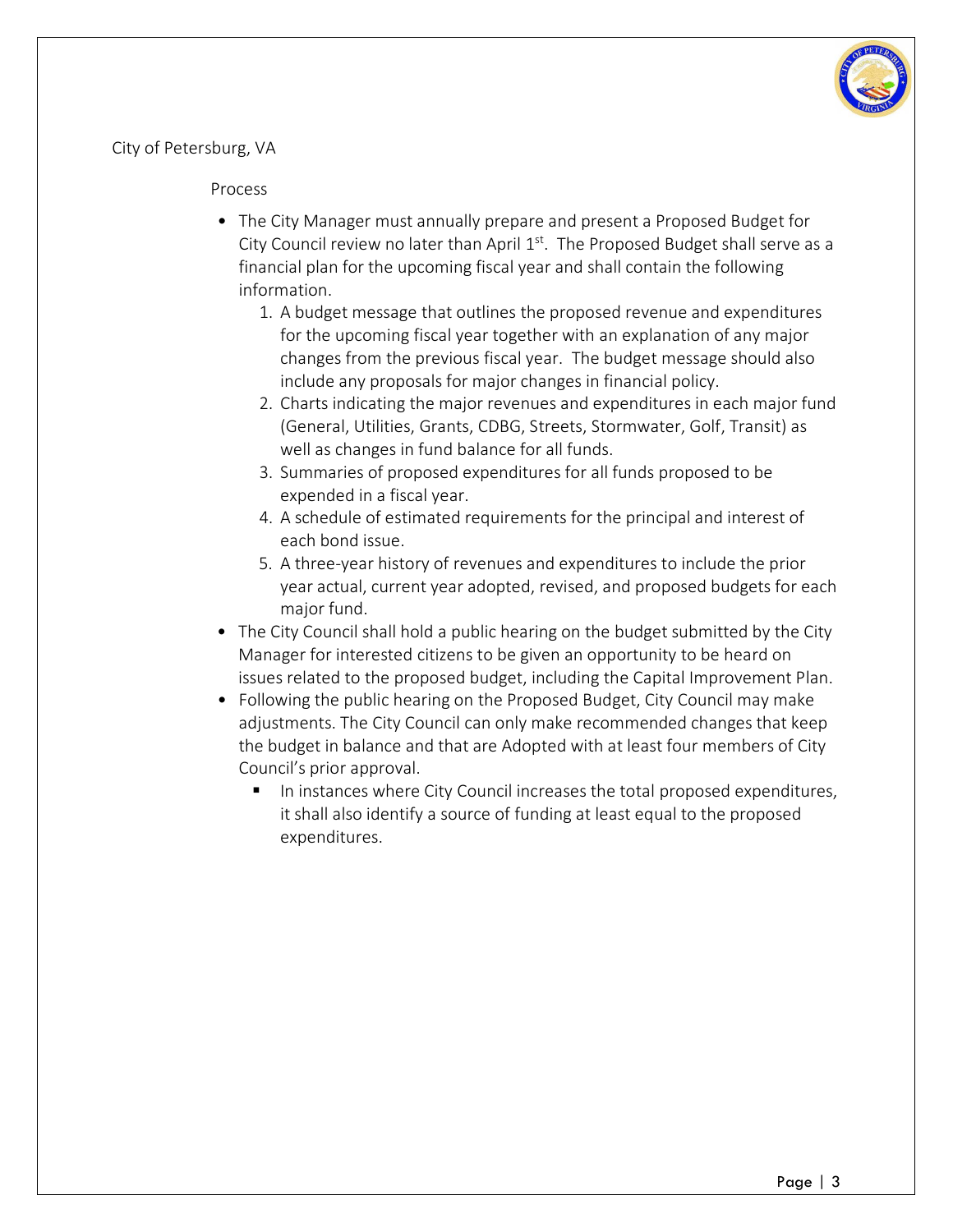

# 3. CAPITAL IMPROVEMENT POLICIES

The City will develop a five-year Capital Improvement Plan which will serve as the basis for planning and prioritizing the City's capital improvement needs based on affordability and compliance with Debt and Reserve Policies. The Capital Improvement Plan will only include projects with identified and known realistic funding sources. The City will identify the estimated costs and potential funding sources for each capital project proposal before it is submitted for approval.

- 1. The City will consider all capital improvements in accordance with an adopted Capital Improvement Plan.
- 2. The City, in consultation with the City of Petersburg Public School System, will develop a five-year Capital Improvement Plan that includes funding sources and uses and review and update the plan annually.
- 3. The City will enact an Annual Capital Budget based on the five-year Capital Improvement Plan. The first year of the Capital Improvement Plan will be used as the basis for the Annual Capital Budget.
- 4. The City will coordinate development of the Annual capital Budget with development of the operating budget. Future operating costs associated with new capital improvements will be projected and included in operating budget forecasts.
- 5. The City will maintain all its assets at a level adequate to protect the City's capital investment and to minimize future maintenance and replacement costs.
- 6. The City will project its equipment replacement and maintenance needs in conjunction with the five- year Capital Improvement Plan and will develop a maintenance and replacement schedule to be followed.
- 7. The City will attempt to determine the least costly and most flexible financing method for all new projects.
- 8. Upon reaching the Minimum Initial Target of the Unassigned Fund Balance, the City shall budget \$500,000 toward the Fund Balance Replenishment and \$500,000 to fund Pay-Go Capital Projects.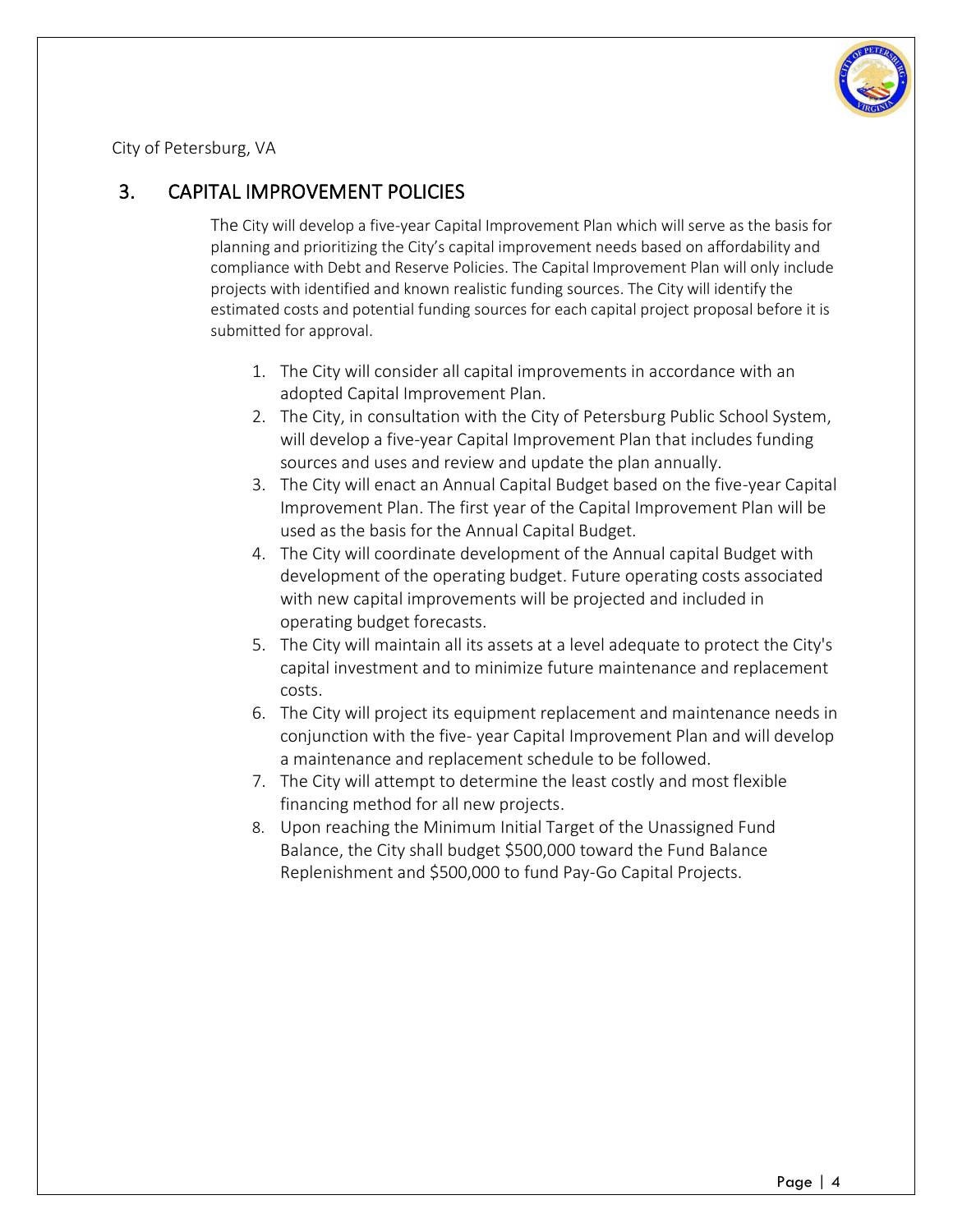

## 4. DEBT POLICIES

The City will take on, manage and repay debt according to the following debt policies:

- 1. The City will confine long-term borrowing to capital improvement or projects that cannot be financed from current revenues except where approved justification is provided.
- 2. When the City finances capital improvements or other projects by issuing bonds or entering into capital leases, it will repay the debt within a period not to exceed the expected useful life of the project. Target debt ratios will be annually calculated and included in the review of financial trends.
- 3. Direct Net Debt as a percentage of estimated market value of all taxable property shall not exceed 4.5%. Direct Net Debt is defined as any and all debt that is tax-supported. This ratio will be measured annually.
- 4. The ratio of Direct Net Debt Service expenditures as a percent of Total Governmental Fund Expenditures should not exceed 10%. Direct Net Debt Service is defined as any and all debt service that is tax- supported. Utility Fund debt service that is self-supporting shall be excluded. Total Governmental Fund Expenditures includes the General Fund and School Component Unit Expenditures less the local government transfer. This ratio will be measured annually.
- 5. Payout of aggregate outstanding tax-supported Direct Net Debt principal shall be no less than 50% repaid in 10 years.
- 6. The City recognizes the importance of underlying and overlapping debt in analyzing financial condition. The City will regularly analyze total indebtedness including underlying and overlapping debt.
- 7. Where feasible, the City will explore the usage of special assessment, revenue, or other self-supporting bonds instead of general obligation bonds.
- 8. The City will retire tax anticipation debt and revenue anticipation debt, if any, annually.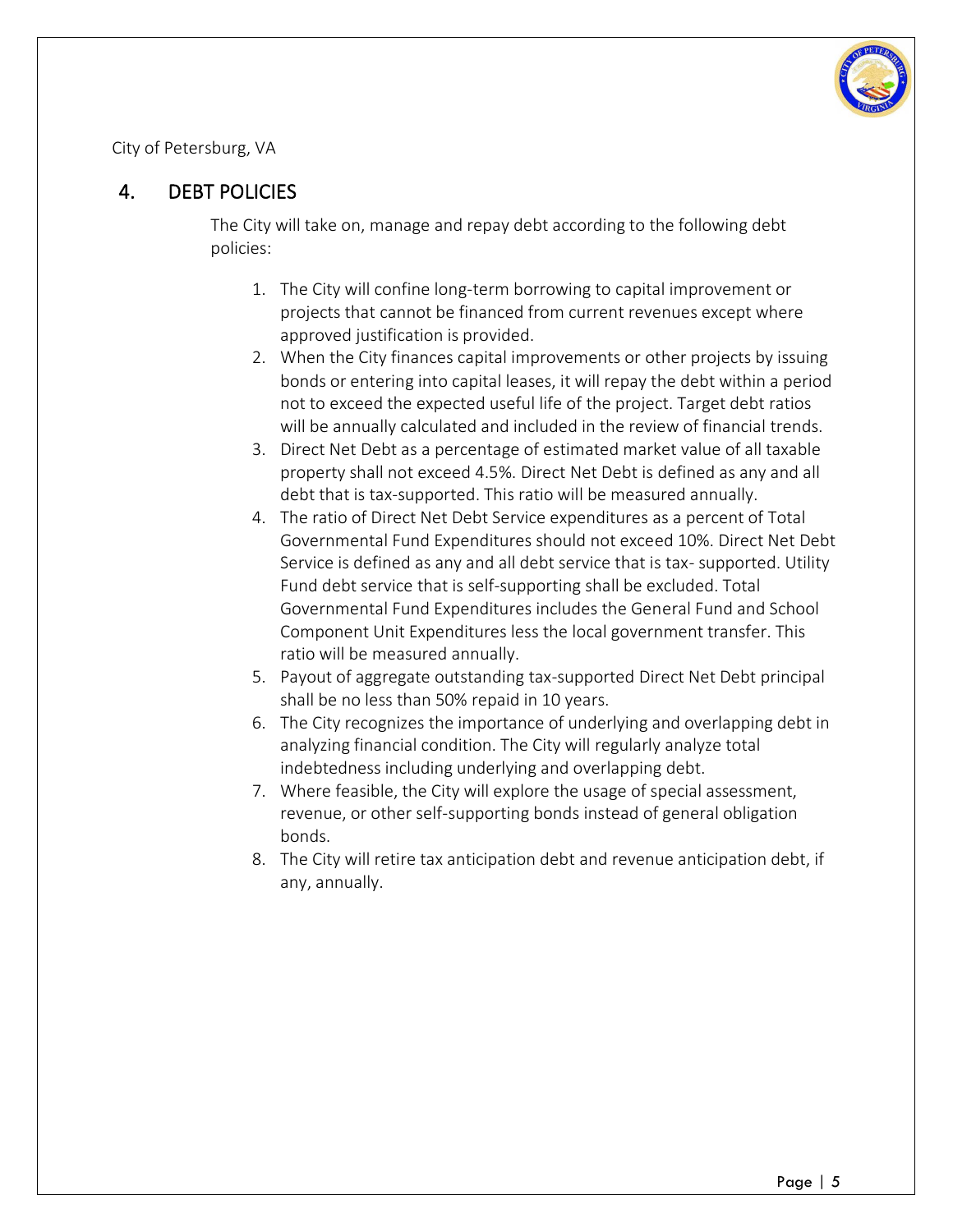

### 5. RESERVE POLICIES

The City believes that sound financial management principles always require that sufficient funds be retained by the City to provide a stable financial base. To retain this stable financial base, the City needs to maintain fund balance reserves sufficient to fund all cash flows of the City, to provide financial reserves for unanticipated or emergency expenditures and/or revenue shortfalls, and to provide funds for all existing encumbrances. The purpose of this policy is to specify the composition of the City's financial reserves, set minimum levels for certain reserve balances, and to identify certain requirements for replenishing any fund balance reserves utilized.

- 1. Fund Balance Categories: For documentation of the City's fund balance position, communication with interested parties and general understanding, a clear and consistent system of classification of the components of the City's fund balances is necessary. The City's reporting and communication relating to fund balance reserves will utilize the classifications outlined in generally accepted accounting principles (GAAP). GAAP dictates the following hierarchical fund balance classification structure based primarily on the extent to which the City is restricted in its use of resources.
	- a. Non-spendable Fund Balance: These are fund balance amounts that are not in a readily spendable form, such as inventories or prepayments, or trust or endowment funds where the balance must remain intact.
	- b. Restricted Fund Balance: These are amounts that have constraints placed on their use for a specific purpose by external sources such as creditors, or legal or constitutional provisions.
	- c. Committed Fund Balances: These amounts are designated for a specific purpose or constraints have been placed on the resources by City Council. Amounts within this category require City Council action to commit or to release the funds from their commitment.
	- d. Assigned Fund Balances: These are amounts set aside with the intent that they be used for specific purposes. The expression of intent can be by City Council and requires City Council action to remove the constraint on the resources.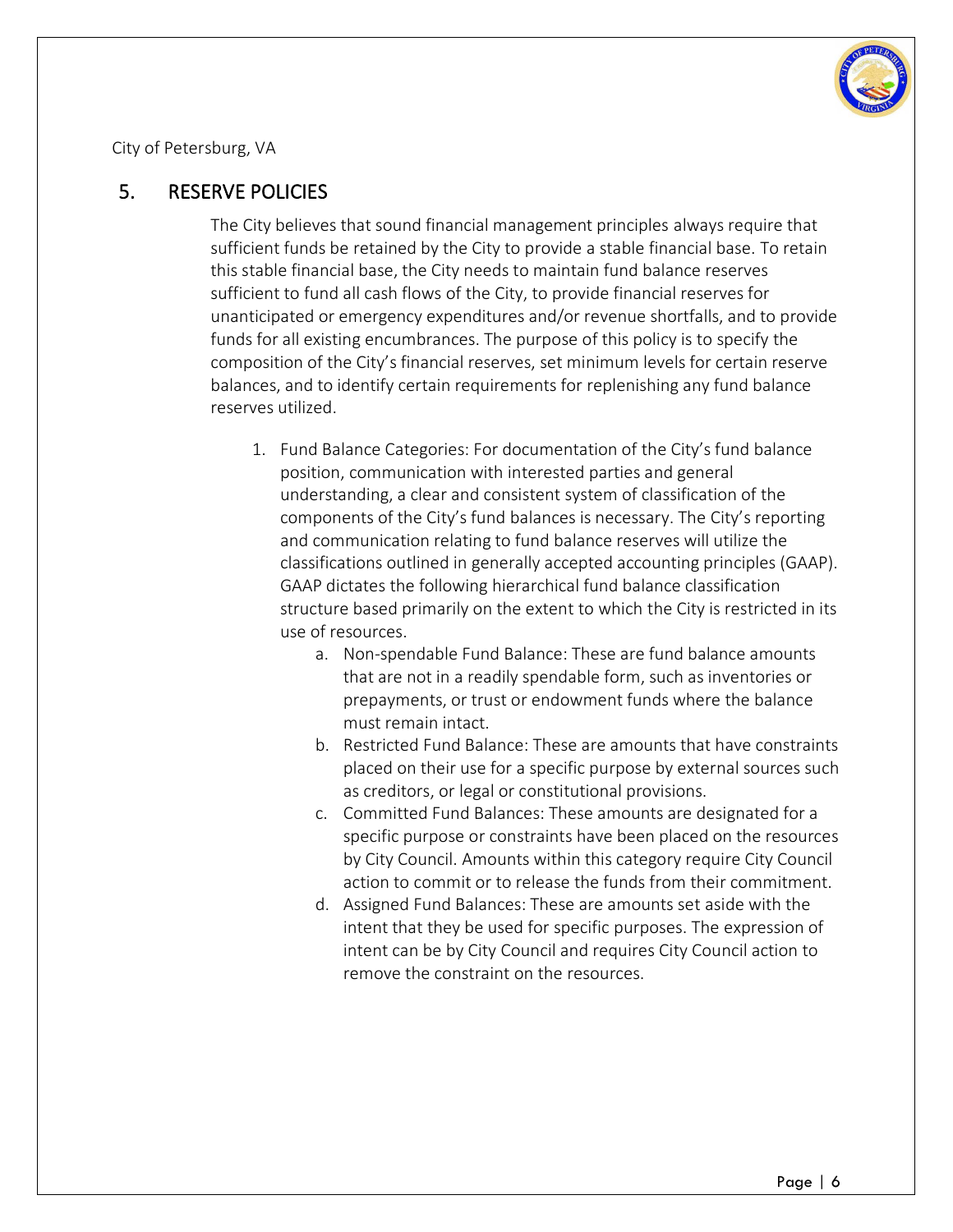

e. Unassigned Fund Balances: These are amounts not included in the previously defined categories. The City General Fund is the only fund that should report a positive Unassigned Fund Balance. Amounts in this classification represent balances available for appropriation at the discretion of City Council. However, City Council recognizes that the Unassigned Fund Balance needs to be sufficient and comprised of liquid cash and investments to meet the City's cyclical cash flow requirements and allow the City to avoid the need for short term tax anticipation borrowing. The Unassigned Fund Balance should also allow for a margin of safety against unforeseen expenditures that could include, but not be limited to, natural disasters, severe economic downturns, and economic development opportunities. Unassigned Fund Balance shall not be used for annual recurring expenditures, except for unforeseen emergency circumstances. The City shall have a Minimum Initial Target unassigned fund balance that represents 30 days of its general fund operating expenditures. This will include the City budgeting \$1,000,000 annually toward the Unassigned Fund Balance. Upon reaching the Minimum Initial Target the City shall budget \$500,000 toward the Fund Balance Replenishment and \$500,000 to fund Pay-Go Capital Projects.

Within three years following the City meeting the Minimum Initial Target, the City shall increase the Unassigned Fund Balance to a balance that represents 60 days of its general fund operating expenditures.

To the extent that the City has any remaining operating surplus after all expenditures (including the Annual Budgeted Amount) have been satisfied, the City shall apply at a minimum 75% of such remaining operating surplus to further accelerate the build- up of the Unassigned Fund Balance.